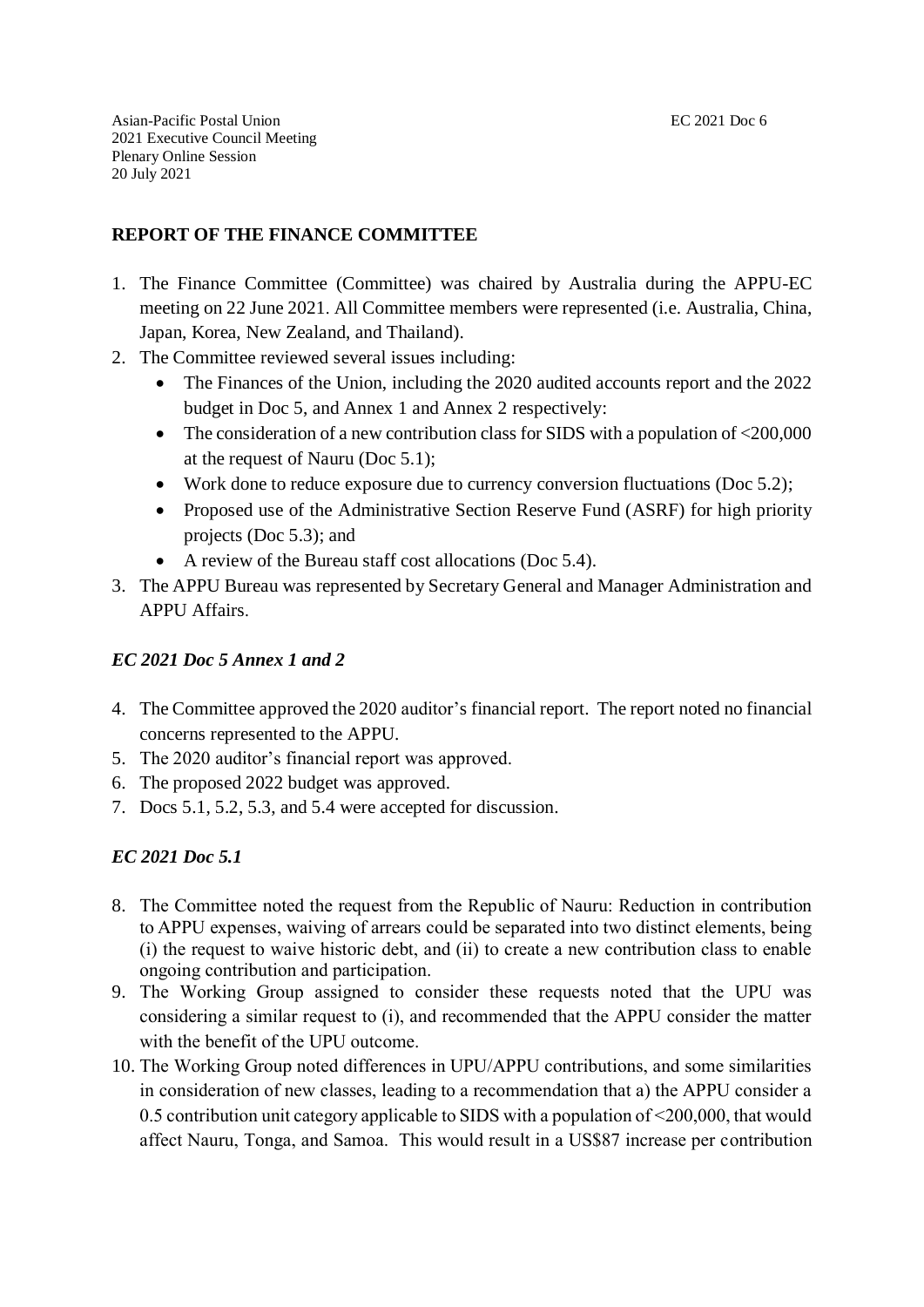unit for other countries. Australia supported the paper and commended the output and work of the Working Group.

- 11. The Working Group also noted that a full review of APPU contributions has not been undertaken, and this may be something to consider in the future.
- 12. TheCommittee noted the two requests and deferred the topic of waiving arrears until after the UPU had made a similar decision given the similarity in issues.
- 13. The Committee noted that there was no reasonable mathematical relationship between the contribution systems of the UPU and APPU on which to base a precisely-calculated reduction in the APPU contribution unit to a level of 0.5 units (or to any other level below 1 unit). However, the Committee also agreed that there was now such a significant disparity of a general nature between the two systems, that an interim step of creating a 0.5 unit class could be justified. The Committee further noted that no anomalies had been found that required reporting to the EC, and recommended that the 2022 APPU Congress direct a full review of the financial contribution system be undertaken.

## *EC 2021 Doc 5.2*

- 14. The APPU noted the continued exposure of the Administrative Section to currency fluctuations between the currencies - THB and USD and noted that journal and reporting issues needed to be reviewed.
- 15. The Committee:
	- **noted** the successful introduction of a foreign exchange management process in the Training Section.
	- **noted** that the Training Section solution appears to be appropriate for implementation in the Administrative Section.
	- **noted** that internal procedures associated with audit requirements and some general reporting questions need to be reviewed prior to implementation of a solution.
	- **noted** the next steps in the review, including the possible use of an external expert to advise on internal procedures and general reporting.
	- **noted** that any cost involved in using an external expert would be met from the Administrative Section Reserve Fund and that this expenditure is covered separately in EC 2021 Doc 5.3.

### *EC 2021 Doc 5.3*

- **16.** The Bureau presented on the matter of the ASRF at 31 December 2020 which contained US\$313K, well above the US\$80K target, and noted that there were no additional funds requested for the ASRF in 2022.
- **17.** The Bureau requested the Finance committee consider and recommend the following activities: Archive Management (US\$  $10K$ ),  $60<sup>th</sup>$  Anniversary milestone (US\$  $10K$ ), Business strengthening in Foreign Exchange management (US\$ 7K).
- **18.** The Bureau noted the importance of the projects above and outlined how the ASRF was intended to support these projects, and that it was in a sound position to do so. New Zealand requested clarity on the holding of the ASRF in USD instead of THB, and whether – if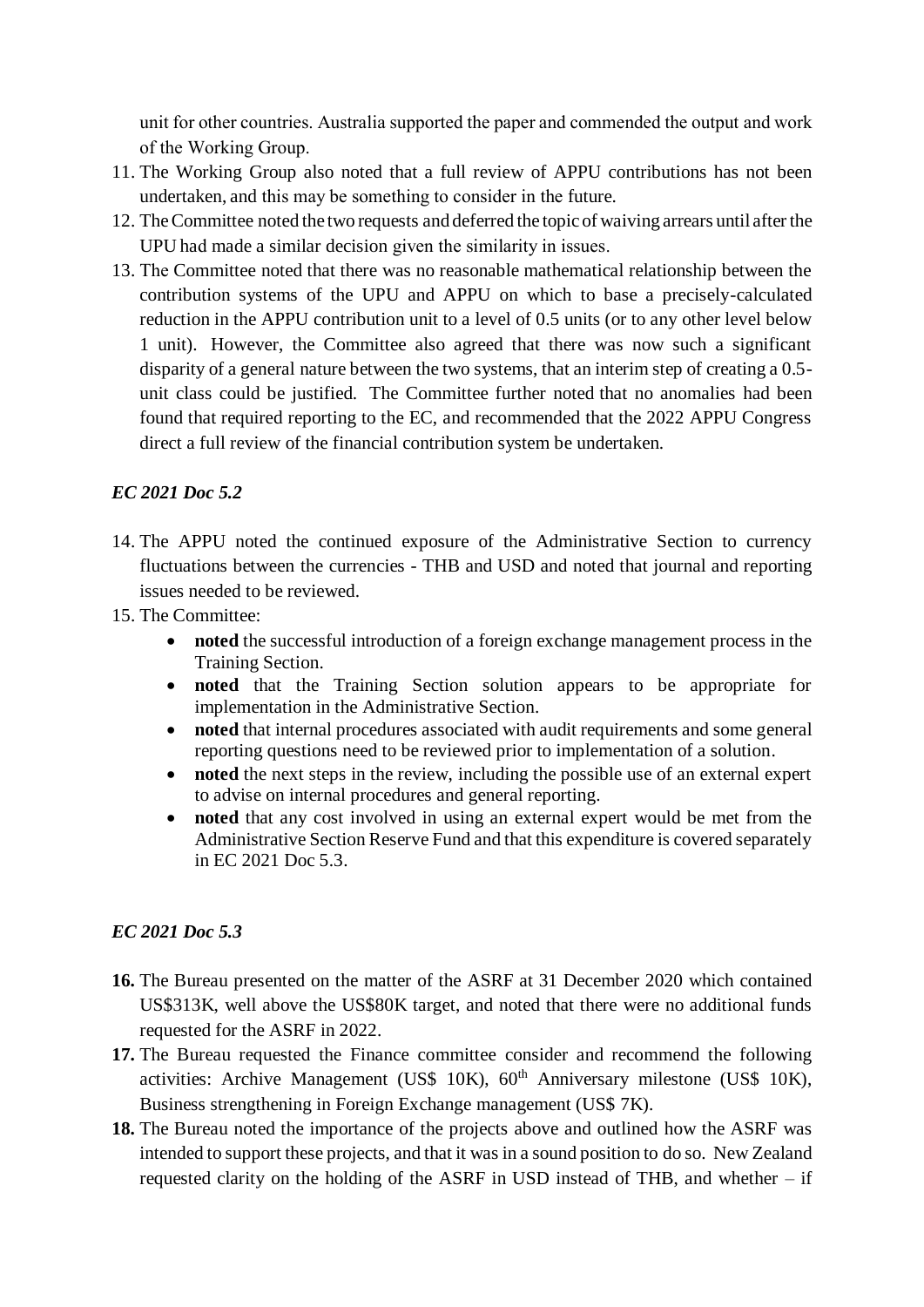USD was necessary – an appropriate interest-earning account was chosen. The Secretary General clarified that the external expertise to assist with finalizing the Foreign Exchange management intended to address this point, and convert USD to THB as had been done.

**19.** The Committee:

- **noted** the current level of the ASRF.
- **noted** that the balance estimated to be carried forward to 2022 is more than adequate to meet reasonable funding requirements .
- **approved** the ASRF retaining its current minimum financial level of US\$80,000.
- **approved** no additional funds needing to be budgeted for the ASRF for 2022
- **approved** the proposed expenditure ceilings from the ASRF of:

\* US\$10,000 for the Archiving Project

\* US\$10,000 for APPU 60th Anniversary celebrations.

\* US\$7,000 for external expertise to assist with finalizing foreign exchange management in the Administrative Section.

# *EC 2021 Doc 5.4*

- *20.* The Committee reviewed the cost allocations between the Administrative and Training sections, noting that accuracy could not currently be reviewed.
- *21.* The Committee:
	- **noted** the current allocation of costs between the three budget areas in the Bureau.
	- **noted** that neither the accuracy of the current allocations nor how they were established can be verified from documentation that has been reviewed.
	- **noted** the activity mix, including the parties who benefit from Bureau activity, has almost certainly changed since the current allocations were calculated.
	- **noted** that the Bureau will initiate a review of the current allocations using in-house resources in the first place.
	- **noted** that the Bureau will report to the membership on this matter no later than the 2022 Congress.

# *Recommendations for the APPU EC*

22. The Committee recommends the EC:

- **Approve** the 2020 auditors financial report
- **Approve** the proposals 2022 budget
- **note** the two requests from Nauru
	- **note** the matter of waiving arrears is deferred until the UPU Congress deals with this issue in its financial system.
	- **note** the following responses to the four questions that the Finance Committee was asked to deal with.
	- **approve** the necessary action being taken for a proposal to be presented to the 2022 APPU Congress for the creation of a 0.5-unit contribution class which, in principle (and, if approved by Congress), would be offered to Nauru, Samoa and Tonga.
	- **note** the financial impact on members of the creation of a 0.5-unit contribution class.
	- **recommend** to the 2022 APPU Congress that a full review be undertaken of the financial contributions system.